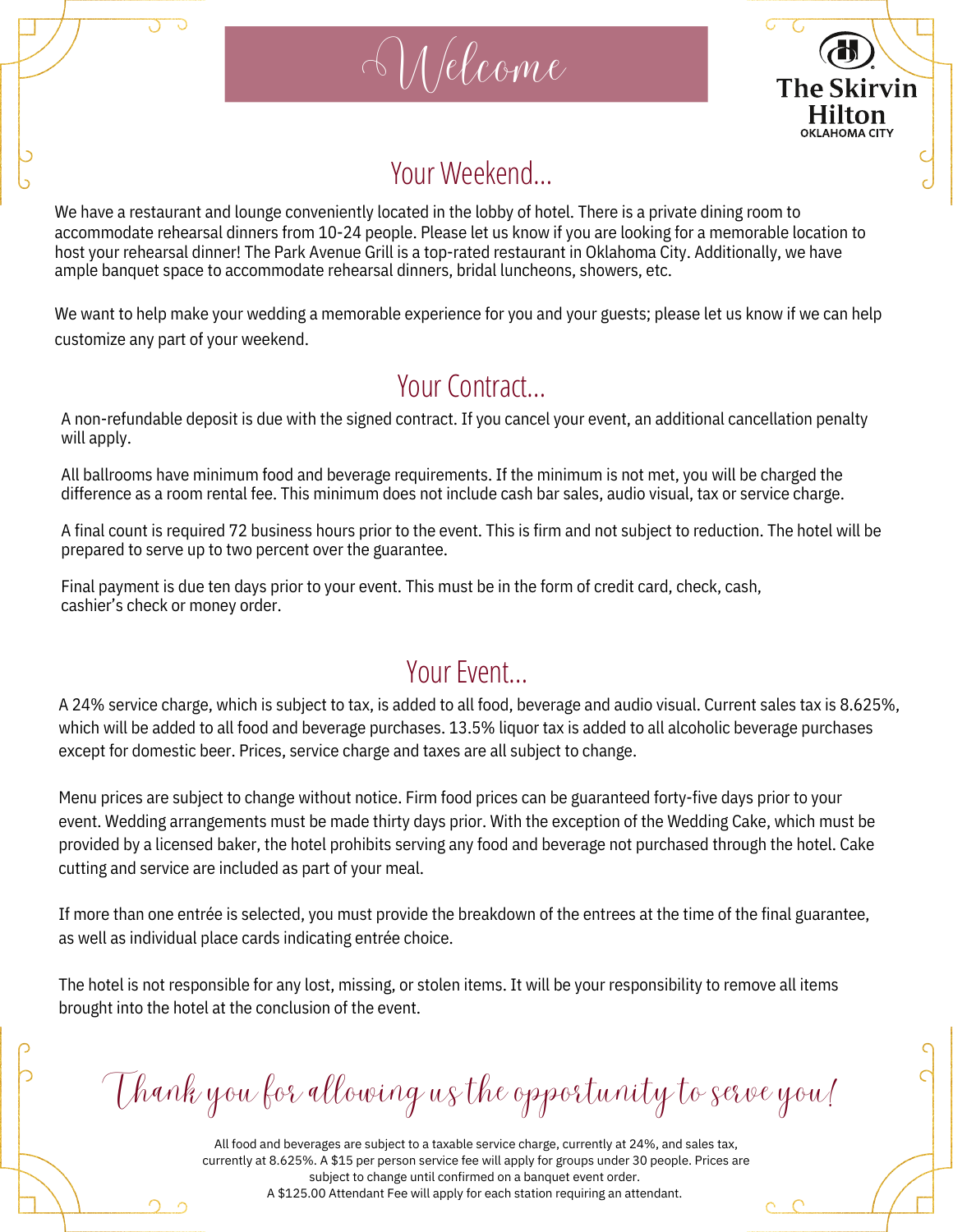





# IntimateAffair

Displays of Assorted Cheeses with Crackers and Crudité with Dip during Cocktail Reception Champagne Toast with Dinner

**Add \$18 Per Person**

# Elegant Occasion

Displays of Assorted Cheeses with Crackers and Crudité with Dip during Cocktail Reception Selection of Two Butler-Passed Hors d 'Oeuvres from Our Collection during Cocktail Reception Champagne Toast with Dinner

**Add \$30 Per Person**

# Luxe Celebration

Displays of Assorted Cheeses with Crackers and Crudité with Dip during Cocktail Reception Selection of Three Butler-Passed Hors d 'Oeuvres from our Collection during Cocktail Reception Champagne Toast with Dinner Choice of Amuse Bouche, Intermezzo or After Dinner Sweet **Add \$40 Per Person**

> \*Menu selection and pricing will be guaranteed 45 days prior to the event or upon a signed banquet event order.  $\check{\text{c}}$ See attached bar pricing to enhance the above packages.

> > Prices are subject to change until confirmed on a Banquet Event Order.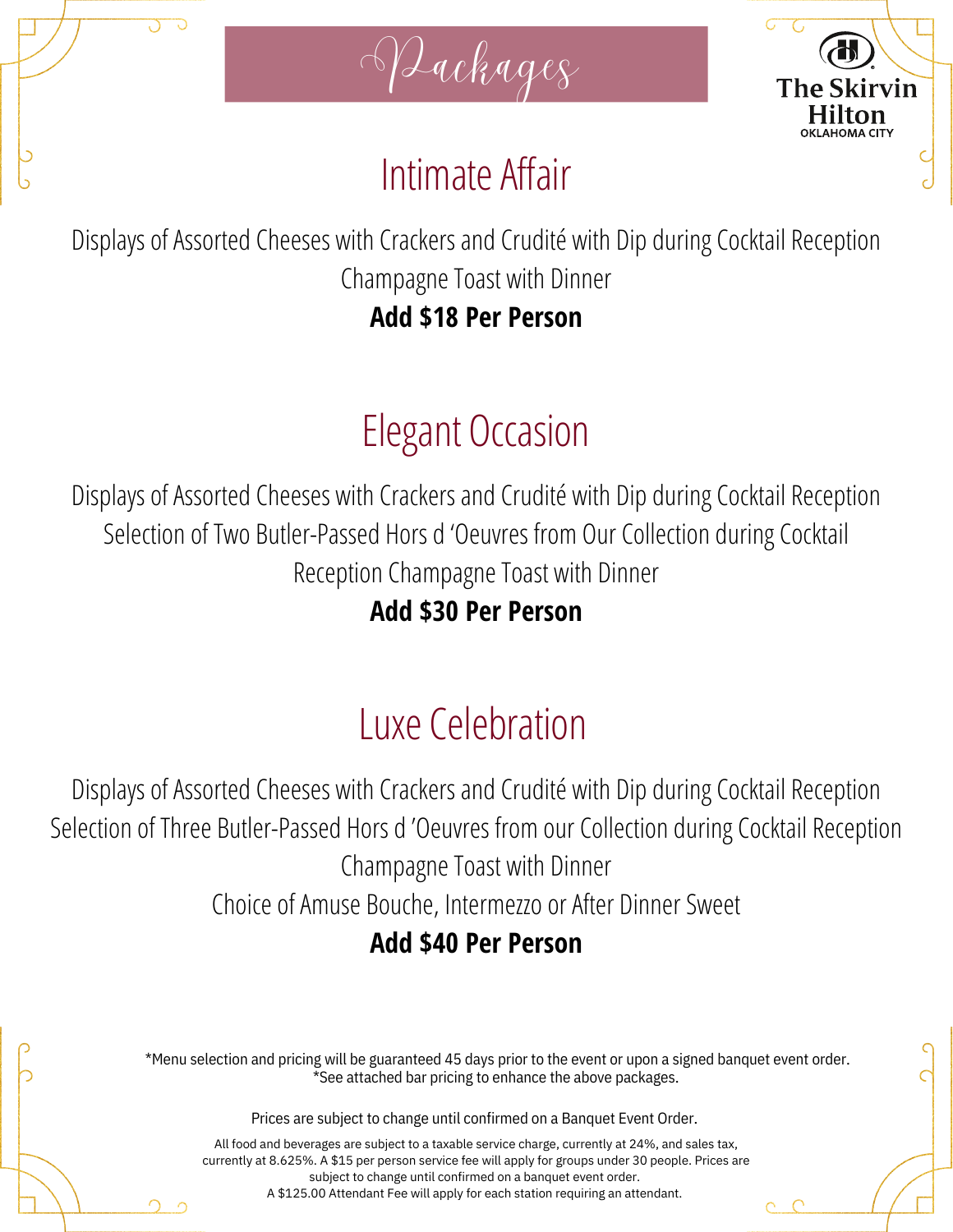



*DinnerSelections—Plated Select from one soup or salad and one entrée*

# *Soups*

Roasted Sherry Tomato Bisque, Basil Oil Baked Potato and Leek Soup, Wisconsin Cheddar and Scallion Roasted Butternut Squash, Crema Roasted Chicken and Wild Rice Soup, Oyster Crackers New Orleans Andouille with Shrimp or Chicken Gumbo with Fluffy Rice

## *Salads*

Iceberg Wedge Salad with Blue Cheese Crumble, Cherry Tomato, Crispy Applewood Smoked Bacon with Raspberry Vinaigrette

Farm Greens Salad with Marinated Jicama, Cherry Tomatoes, Radish, Shaved Cucumber, Crumbled Goat Cheese with White Balsamic Dressing

Heart of Romaine, Radicchio, Butter Crouton, Asiago with Caesar Dressing

Garden Red Leaf Lettuce, Grape Tomatoes, Kalamata Olives, Red Onion, Herbed Feta Cheese, Caramelized Walnuts, Ciabatta Wafers with Skirvin Bleu Cheese Dressing

### **For Soup and Salad – Add \$6.00 Per Person**

# *Entrées*

Tequila Brined Chicken Mole - \$51 Per Person Mashed Sweet Potatoes, Brussel Sprouts with Bacon, Brown Chicken Mole Sauce

Marinated Grilled Chicken - \$51 per Person

Swiss Cheese and Sweet Onion Potato Cake, Roasted Asparagus, Truffle Cream Demi

Marinated Garlic Cumin Flank Steak - \$56 Per Person

Garlic Roasted Marble Potato, Caramelized Brussel Sprouts with Bacon, Peppercorn Demi-Glace

18 Hour Braised Short Rib - \$55 per Person

Garlic Mashed Potatoes, Roasted Carrots, Braised Port Demi

7 oz Center Cut Grilled Beef Tenderloin Filet - \$66 per Person

Gorgonzola and Horseradish Mashed Potato, Grilled Asparagus, Black Garlic Demi

Char Chilean Sea Bass - \$75 Per Person

Faro Risotto, Steamed Baby Bok Choy, Meyer Lemon Beurre Blanc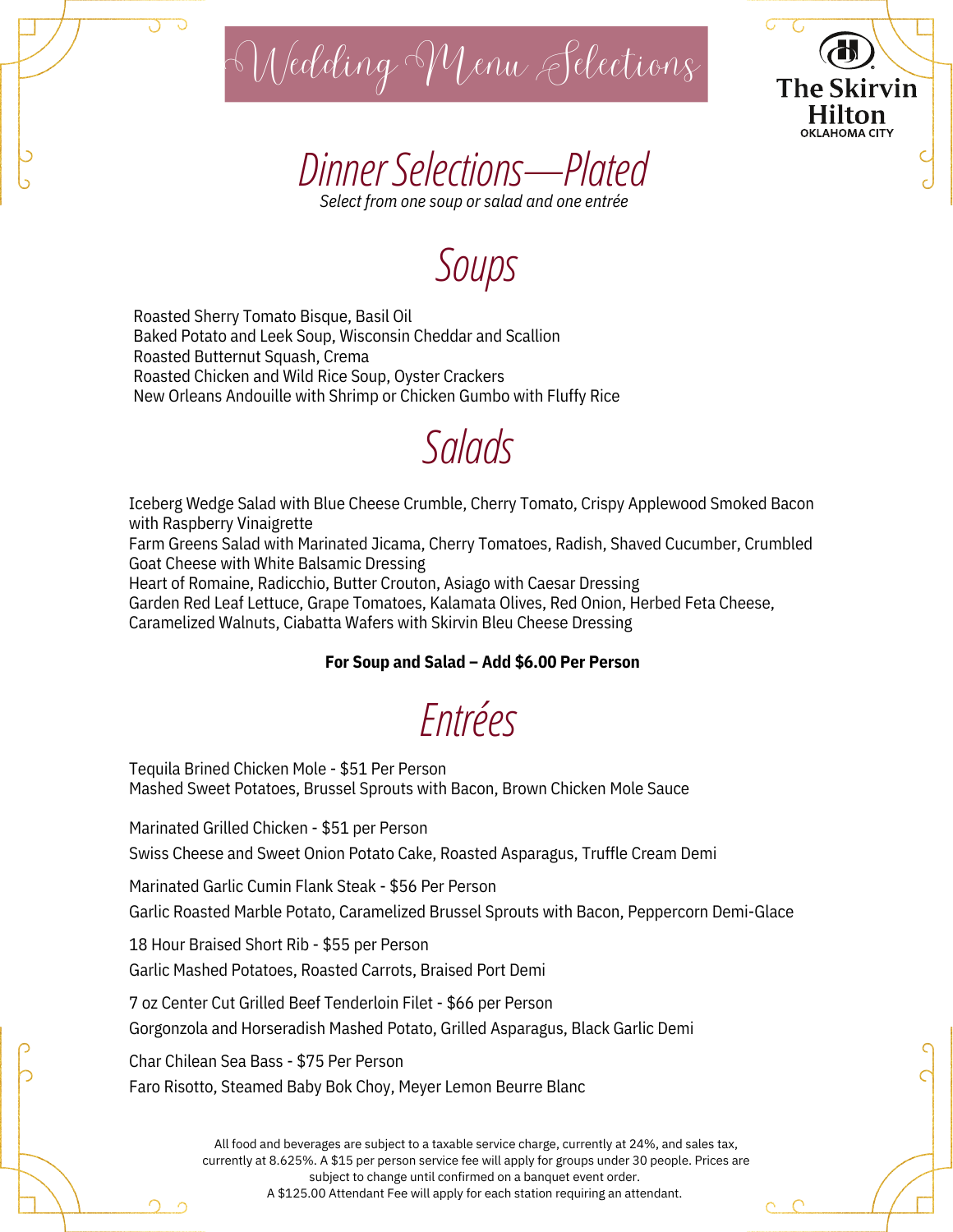WeddingMenu Selections

# *Continued…*

**The Skirvin** Hilton **OKLAHOMA CITY** 

Champagne Butter Brined Atlantic Salmon Filet - \$53 Per Person Stir Fry Jasmine Rice, Grilled Broccolini, Champagne Butter Herb Cream

Roasted Duck Breast Confit - \$54 Per Person Sweet Potato Mash, Broccolini, Blueberry Demi

Ancho Veal Chop - \$70 Per Person Celery Root and Kennebec Potato Mash, Haricot Vert, Shallot Confit, Veal Glace

Colorado Roasted Rack of Lamb - \$65 Per Person

Dijon Herbed Crusted, Saffron Potato Confit, Provençale Sauteed Vegetables, Cabernet and Lamb Reduction

# *Plated Dinner Duets*

5 oz Grilled Petite Beef Tenderloin Filet and Gulf Shrimp - \$75 per Person Loaded Mashed Potato, Grilled Asparagus, Bacon Chimichurri, Black Garlic Demi

New York Steak and Atlantic Salmon - \$70 Per Person Wild Mushroom and Artichoke Risotto, Roasted Asparagus, Albufera Sauce, Lemon Butter Jus

Petite 18 Hour Beef Short Rib and 6 oz Herb Grilled Chicken Breast - \$67 Per Person Garlic Mashed Potatoes, Roasted Carrots, Truffle Cream Demi, Herb Lemon Butter

*Vegan—GlutenFree Options*

Eggplant Tandoori (V/GF) Tandoori Spiced Eggplant and Tomato Ragout, Ginger Roasted Carrot, Cauliflower Puree, Mango Chutney

Balsamic Agave Tofu (V) Red Beet Infused Couscous, Asparagus, Agave Red Beet Dressing

Eggplant Confit (V/GF) Roasted Cauliflower, Tomato Ragout, Carmel Olive

Cauliflower Steak (V/GF) Roasted Chick Peas, Chimichurri Sauce, Black Olive Caramel, Rice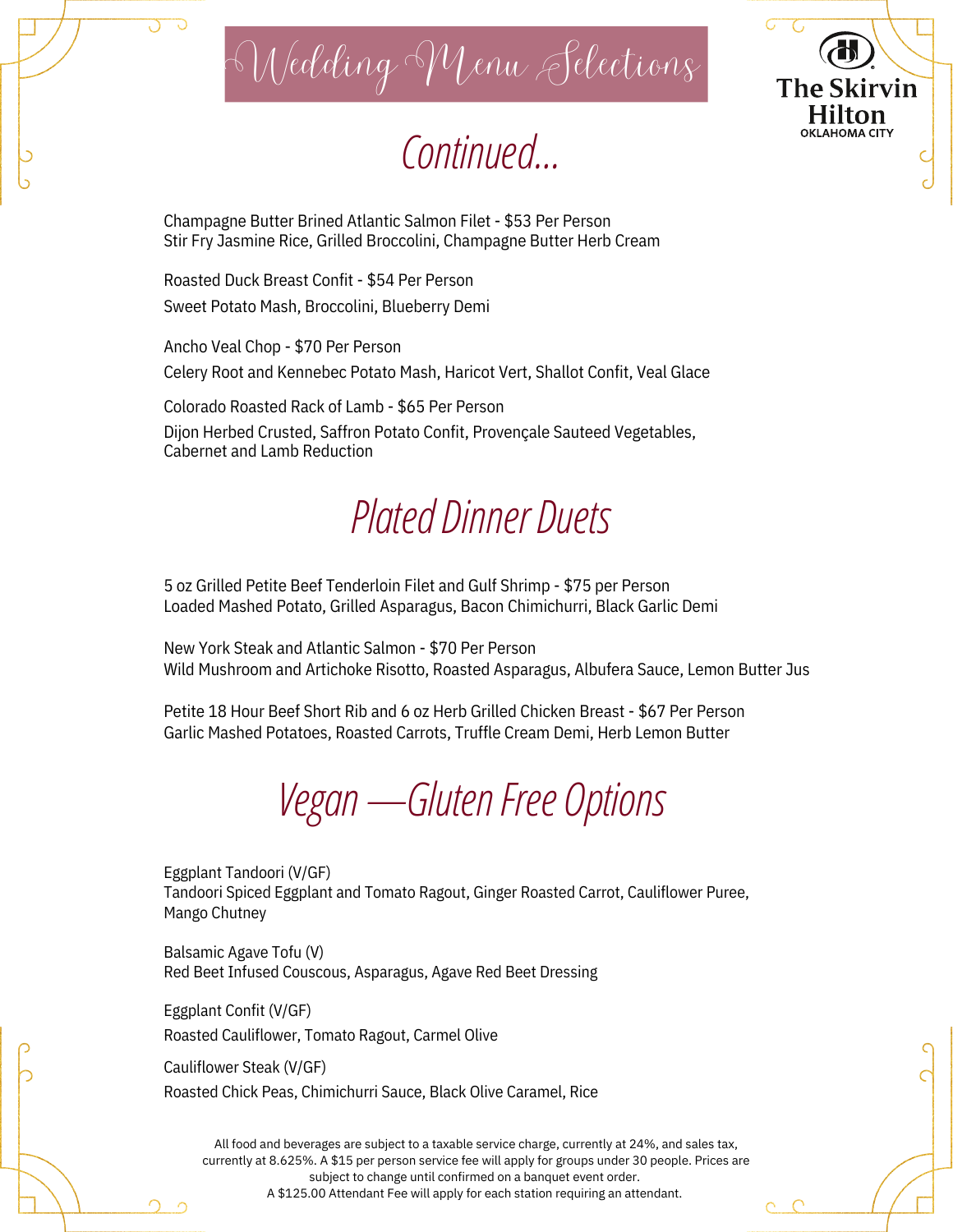

*DinnerSelections—Bufet*



### **Okie BBQ Table (choose 3 meats) - \$52 Per Person**

Range Chili - Diced Onion, Cheddar and Sour Cream Blue Cheese and Bacon Salad - Greens, Bacon Vinaigrette and Blue Cheese Crumbles Texas, Carolina and Alabama BBQ Sauces Fried Okra, Bourbon BBQ Baked Beans, Roasted Corn, Collard Greens with Smoked Ham Berry Cobbler Cake and Cranberry Bread Pudding

**MEATS** – Choose 3: Grilled and Smoked Pork Ribs, 12 Hour Smoked Chopped Beef Brisket, BBQ Rubbed and Smoked 8 Piece Chicken, Beer Brined Turkey Breast, Smoked Sausages and Hot Links, Smoked and Braised Pulled Pork Shoulder

### **Pan-Asian Buffet - \$72 Per Person**

Thai Coconut Curry Soup Green Papaya Salad – Mango, Cabbage, Edamame and Cilantro Lime Vinaigrette Bangkok Street Salad - Enoki Mushroom, Bean Sprout, Scallion, Carrot with Soy Ginger Dressing Arcadian Mixed Greens – Fire Roasted Corn, Crispy Chick Pea, Pickled Onion, Cheddar Cheese and Herbed Buttermilk Dressing Hoisin Beef Tenderloin with Roasted Carrots, Bok Choy, Red Onion Hot and Sour Baked Chicken Breast with Zucchini, Bell Pepper, Water Chestnut Twice Cooked Pork Stir Fry with Fried Shitake Pepper, Edamame, Red Curry Soy Sauce Lo Mein Noodle – Napa Cabbage, Fried Tofu Bean Sprouts, Vegan Oyster Sauce Sweet Rice – Charred Green Onion, Toasted Sesame Stir Fry Rice and Vegetables Coconut Semolina Pudding with Lime Cream, Yuzu Berry Custard

### **Classic Italian Table - \$55 Per Person**

Minestrone with Roasted Tomato and Cannellini Beans Caesar Salad - Romaine Spears, Garlic Croutons Greens Salad - Fresh Greens, Mozzarella, Pepperoni, Tomato, Black Olive, Pepperoncini and Sweet Basil Vinaigrette Garlic and Asiago Breadsticks Beef Carpaccio – Arugula, Shaved Parmesan, Capers and Olive Oil Roasted Lemon-Thyme Chicken with Truffle Honey Glaze Scaloppini of Sea Bass - Seared Gulf Sea Bass, Caper Berries, Lemon, Garlic, Lemon Herbed Butter 3 Cheese Tortellini - Parmesan Cream, Toasted Bread Crumbs Roasted Vegetable Medley Mascarpone Cheesecake with Espresso Cream and Santorini Panna Cotta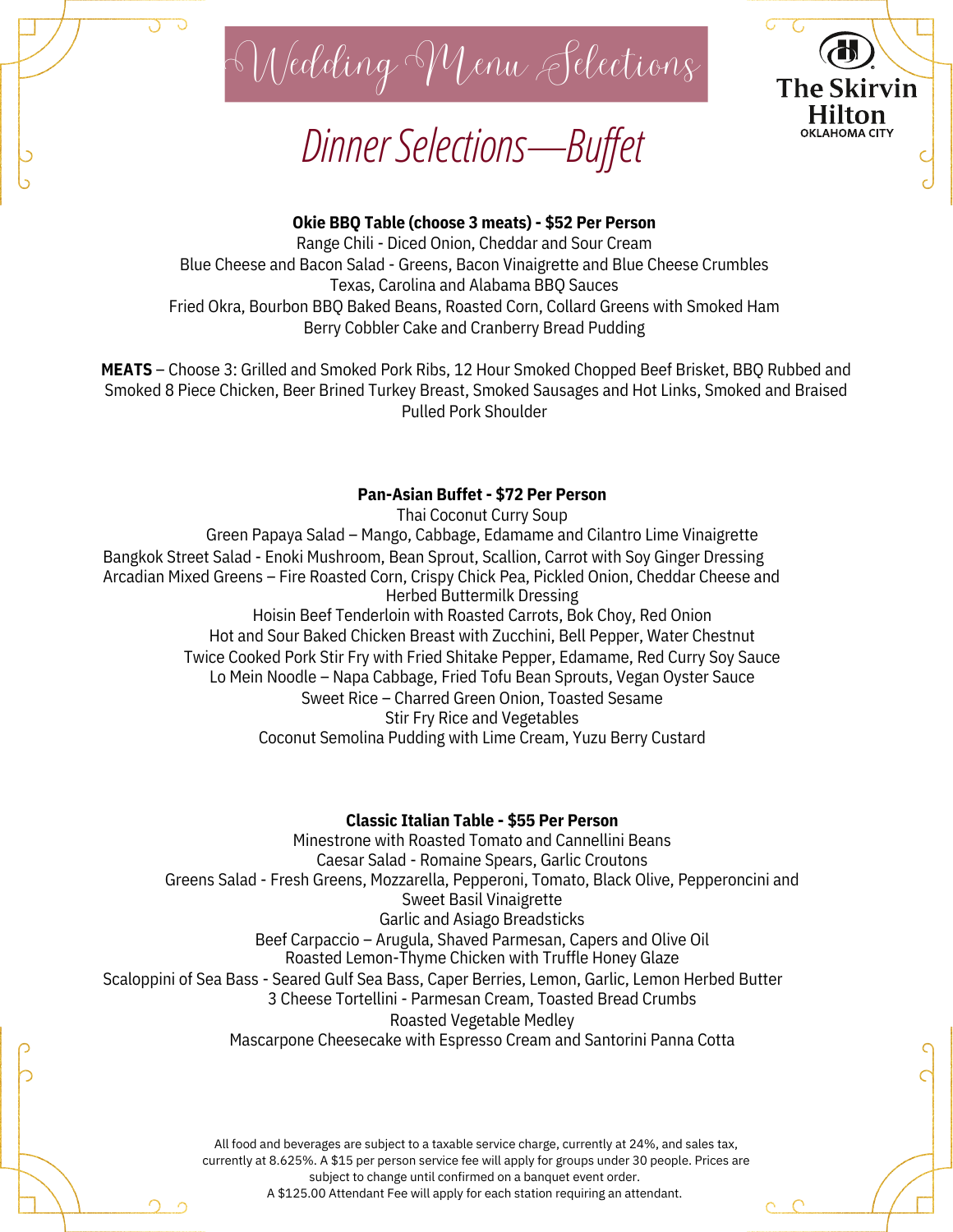

# *Continued…*

# **The Skirvin** Hilton **OKLAHOMA CITY**

### **Mediterranean Table - \$66 Per Person**

Fattoush Salad – Olive, Feta, Cucumber, Mix of Salad, Mint Chick Pea Tabbouleh Salad - Bulghur Wheat, Parsley, Lemon, Arugula, Tomato, Red Onion and Sherry Vinaigrette Roasted Garlic Hummus with Fresh Vegetables and Toasted Pita Crisps Fried Cauliflower with Tahini Sauce, Spicy Vegetable Couscous Samke Harra Sea Bass - Olive, Preserved Lemon and Spicy Tomato Paprika Broth Moroccan Spiced Chicken Harrissa - Harissa, Citrus Chicken Jus Keftede Bulgur Meat Ball Made with Lamb Grilled Flatbread Coconut Basbousa - Sweet Cake made with Semonlina Dry Coconut and Almond Knafeh - Middle Eastern Custard with Pistachio, Corn Flakes, Semolina

### **Skirvin Southern Table - \$69 Per Person**

Brandied Lobster Bisque Quinoa Bean Salad - Quinoa, Black Beans, Gold Pepper, Jalapeno Pepper, Cumin, Coriander and Cilantro Ginger Roasted Carrot and Field Pea Salad Southwest Marinated Vegetable a la Grecque Southwest Baked Chicken Breast with Black Beans, Corn, Chile Pepper and Tomato Southwestern Brick Oven Catfish with Tomatoes, Jalapenos, Paprika, Chili Powder, Coriander, Cayenne Pepper and Garlic Slow Smoked Beef Short Ribs - Soja Braising Jus, Cheese Grits, Braised Greens Gulf Shrimp Achiote - Roasted Corn Cilantro, Pineapple Lime Sauce Butter Bean, Sweet Corn and Roasted Vegetable Medley Baked Macaroni and Cheese Skillet Cornbread South Bushwacker Coconut Cheesecake and Pineapple Upside Down Cake

**Dinner Buffets Include:** Artisan Rolls and Breads, Iced Tea, and Coffee, Decaffeinated Coffee and Hot Tea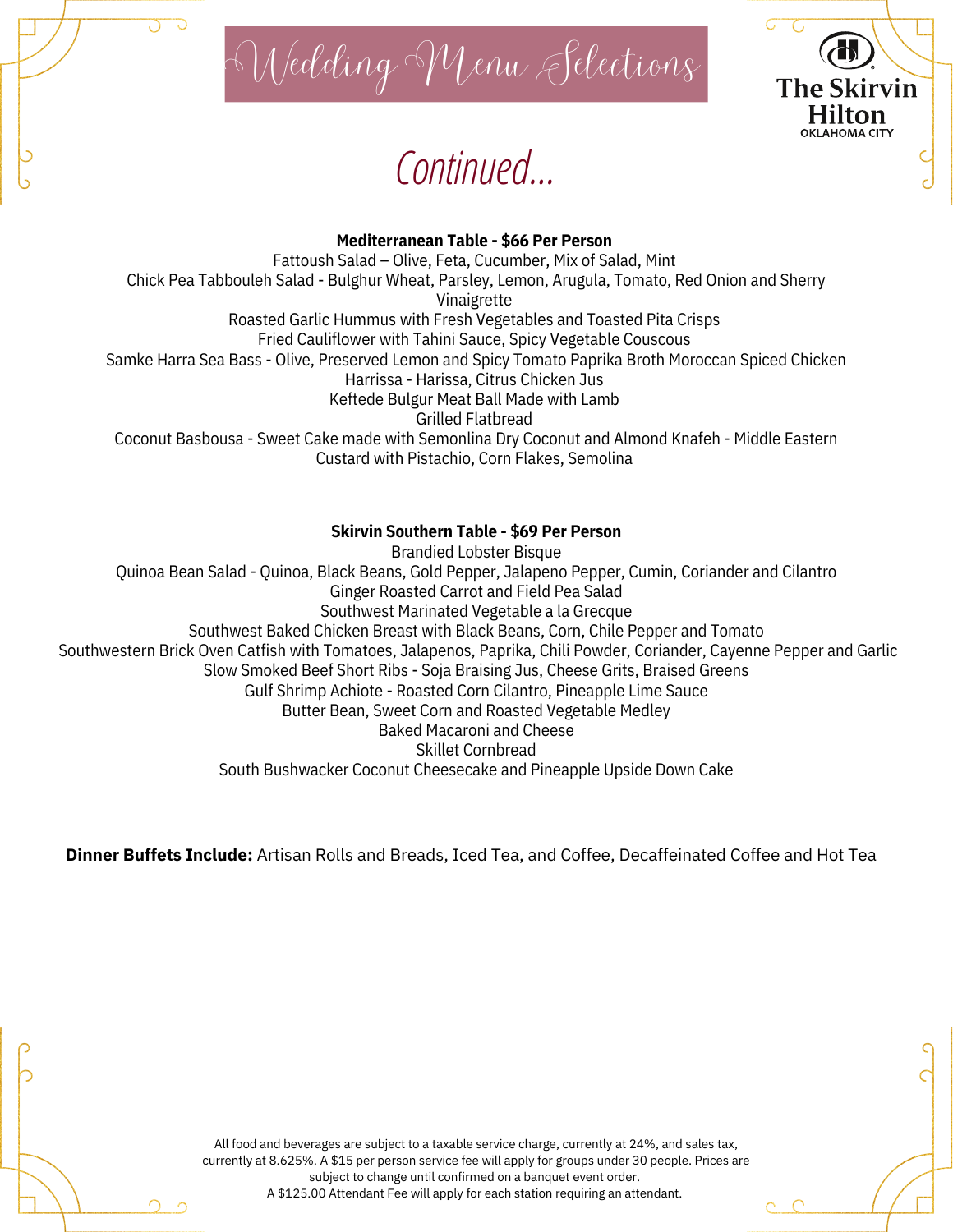

WeddingMenu Selections

The Skirvin Hilton **OKLAHOMA CITY** 

# Amuse Bouche

Profiterole Mini Crab Cake with Creole Mustard Gazpacho Shot, Crostini Beef Carpaccio Bruschetta, Arugula, Pesto Tuna Tartar Sesame Oil, Sambal Cucumber Salad Tartlet **\$9.00 Per Person**

## *Intermezzo*

Mango and Champagne Sorbet Agave Lime Granita / Maldon Salt Sparkling Cucumber Mint Infused Shooter **\$4.00 Per Person**

# *After-DinnerSweets*

Assorted Truffles Macaroons Assorted Petit Fours **\$6.00 Per Person**

# *Late NightSnackStation*

Wings - \$17 Per Person Spicy Garlic Chicken Wings, Boneless Buffalo "Wings", Waffle Fries, Blue Cheese Dip, Ranch, Celery and Carrot Sticks

> Munchies - \$15 Per Person Soft Pretzel Bites, Beer Cheese Dip, Kettle Chips, French Onion Dip

Totcho Bar - \$16 Per Person Tots, Queso, Beef Chili, Ancho-Lime Crema, Diced Tomato, Hatch Chiles, Red Onion, Black Olives, Cheddar

Slider Bar - \$19 Per Person Traditional Beef Sliders and Nashville Hot Chicken Sliders Served with Pimento Cheese, Bread and Butter Pickles, Yellow Mustard, Garlic Aioli, Caramelized Onions and Bacon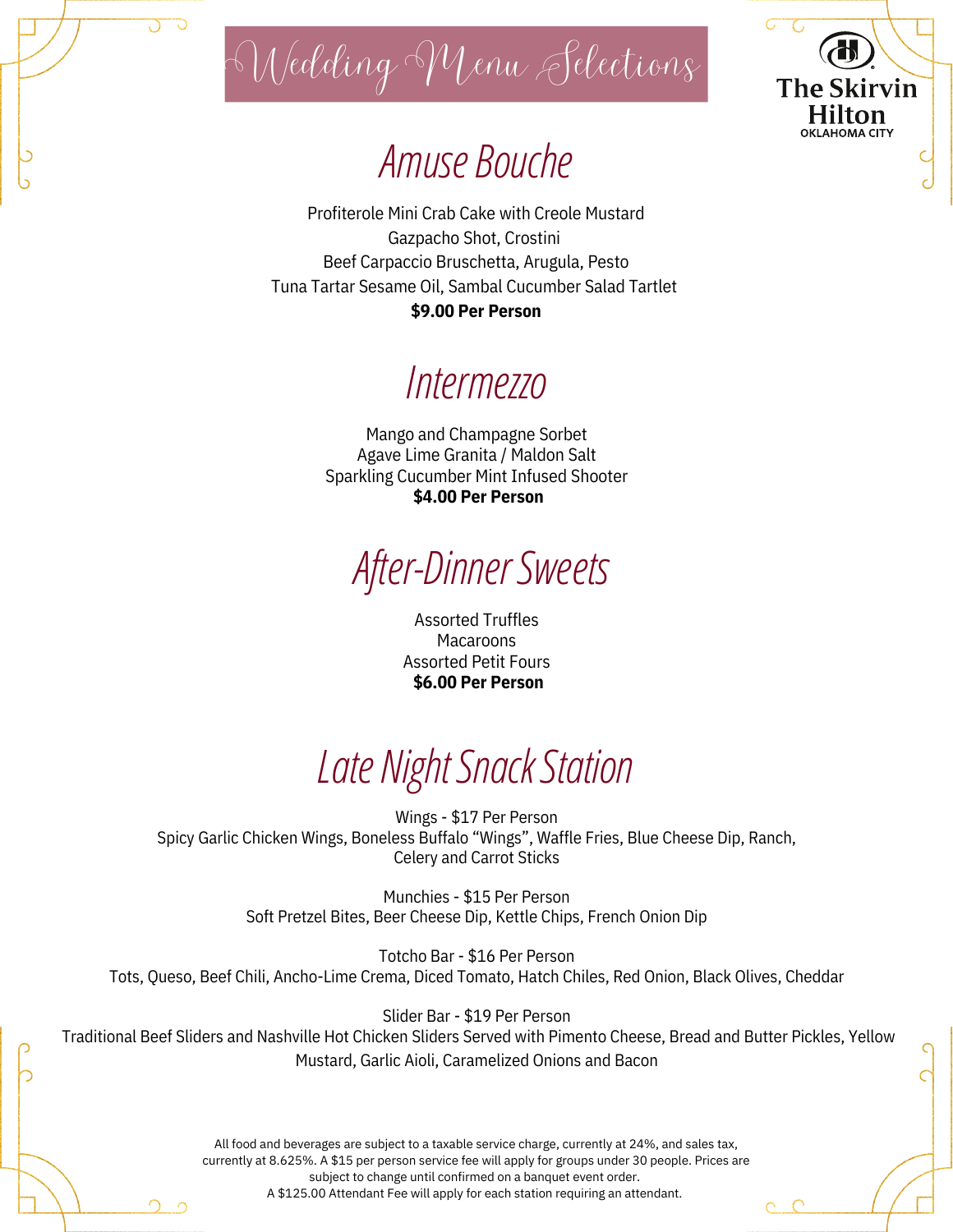

WeddingMenu Selections

# Hors d'Oeuvres



# Bites| Cold

Gulf Shrimp Cocktail Shooters, Bloody Mary Cocktail Sauce - \$10 Grilled Beef Tenderloin, Crostini, Horseradish Cream, Pickled Shallot, Herb Oil - \$10 Wine Poached Pear, Gorgonzola, Toasted Walnut, Port Balsamic Glaze - \$9 Togarashi Seared Tuna, Wakame Salad, Sriracha Aioli - \$9 Gravlax, Rye Crisp, Fried Capers, Dill Cream Cheese - \$9 Grilled Baguette, Pepper Bacon, Goat Cheese, Frisee, Cured Tomato - \$8 Grilled and Chilled Shrimp Skewer, Guajillo Chile Rub, Jalapeno Agave Glaze - \$10 Roma Tomato Bruschetta, Roasted Artichoke, Basil, Buffalo Mozzarella - \$8 Barrel Aged Feta, Watermelon, Balsamic Glaze - \$8 Beef Tartar, Rye Crisp - \$9 Ginger and Honey Seared Duck Breast, Toasted Brioche, Blackberry-Peppercorn Glaze - \$10 Grilled Asparagus, Crisp Bacon, Tarragon Aioli, Fried Garlic - \$8 Chilled Snow Crab Cocktail Claws, Sauce Louis - Market

# Bites| Hot

Beef Meatballs, Spicy Marinara, Romano - \$7 Chicken Satays, Thai Peanut Sauce, Scallion, Lime - \$7 Spanakopita, Barrel Aged Feta, Preserved Lemon Oil - \$7 Fried Ginger Pork Pot Stickers, Black Garlic Ponzu Sauce - \$7 Chicken Tinga Quesadillas, Cheddar, Queso Fresco, Salsa Roja - \$7 Profiterole Mini Crab Cake, Creole Mustard - \$9 Fried Ravioli Bolognese, Parmesan, Sweety Drop Peppers, Oregano - \$7 Chicken Fried Oysters, Spicy Remoulade - \$10 Lobster Macaroni and Cheese Spoons, Toasted Panko - \$9 Chipotle Lime Beef Satays, Scallion Chimichurri, Queso Cotija - \$9 Grilled New Zealand Lamb Chop, Red Wine Mint Reduction, Gremolata - \$10 Tempura Gulf Shrimp, Harissa Sauce - \$10

All selections offered in minimum quantities of 50 pieces each.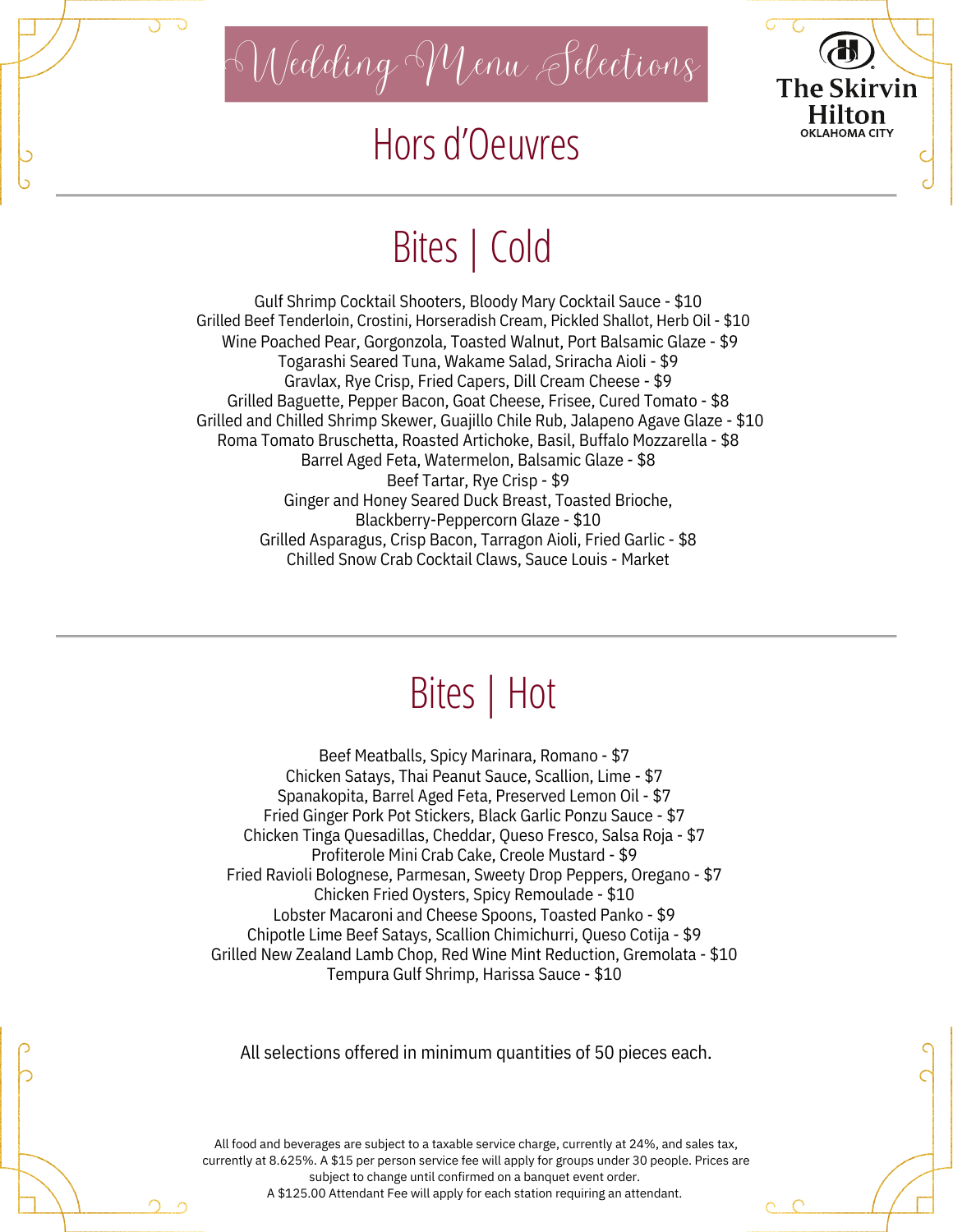WeddingMenu Selections

*ReceptionPackage-* \$68 Per Person



### Displays **(Choose Two)**

*Artisan Cheese*

Domestic and Imported Cheeses, Toasted Nuts, Dried and Fresh Fruits and Berries, Assorted Breads and Crisps

*Antipasti*

Marinated Country Olives, Buffalo Mozzarella and Cherry Tomato Salad, Grilled Marinated Vegetables, Mortadella, Capicola, Marinated Artichokes, Roasted Peppers, Grilled Breads

*Vegetable Crudité*

Assortment of Fresh, Grilled, Marinated, Roasted and Pickled Vegetables with Buttermilk Herb Dip and Roasted Red Pepper Hummus

*Fruit Display*

Best Seasonally Available Fruit, Melons, Citrus and Berries Served with Honey and Greek Yogurt Dip

*Bruschetta*

Traditional Tomato Bruschetta, Roasted Mushroom and Gorgonzola Bruschetta, Smoked Salmon and Caper Bruschetta Served with an Assortment of Breads and Crisps

### *Stations (Choose Two)*

### *Mashed Potato Martini Bar*

Smashed Yukon Golds, Creamery Butter, Sour Cream, Scallion, Bacon, Diced Chicken, Cheddar

#### *Loaded Macaroni and Cheese*

Macaroni with Hatch Chile Cream, Shells with Cheddar and Gouda, Bacon, Parmesan, Toasted Panko, Truffle Oil, Cracked Pepper, Caramelized Shallots, Chives

*Pasta Bar*

Ziti with Italian Red Sauce, Pappardelle with Roasted Garlic Cream, Fennel Braised Chicken and Roasted Mushrooms, Penne with Roasted Tomatoes, Olive Oil, Capers, Oregano & Romano, Garlic Breadsticks

*Cola Glazed Country Ham*

Pimento Cheese, House Bread and Butter Pickles, Sweet Rolls

Smoked Strip Loin of Beef Horseradish, Poblano Cream

*Salt Crusted Prime Rib of Beef*

Horseradish Dip, Caramelized Onion Jus

### *Horsd'Oeuvres (Choose Three)*

Beef Meatballs, Spicy Marinara, Romano Fried Ginger Pork Pot Stickers, Black Garlic Ponzu Sauce Chipotle Lime Beef Satays, Scallion Chimichurri, Queso Cotija Roma Tomato Bruschetta, Roasted Artichoke, Basil, Buffalo Mozzarella Port Poached Pear, Gorgonzola, Fresh Tarragon Fried Ravioli Bolognese, Parmesan, Sweety Drop Peppers, Oregano Chicken Satays, Thai Peanut Sauce, Scallion, Lime Barrel Aged Feta, Watermelon, Balsamic Glaze Grilled Asparagus, Crisp Bacon, Tarragon Aioli, Fried Garlic Spanakopita, Barrel Aged Feta, Preserved Lemon Oil Chicken Tinga Quesadillas, Cheddar, Queso Fresco, Salsa Roja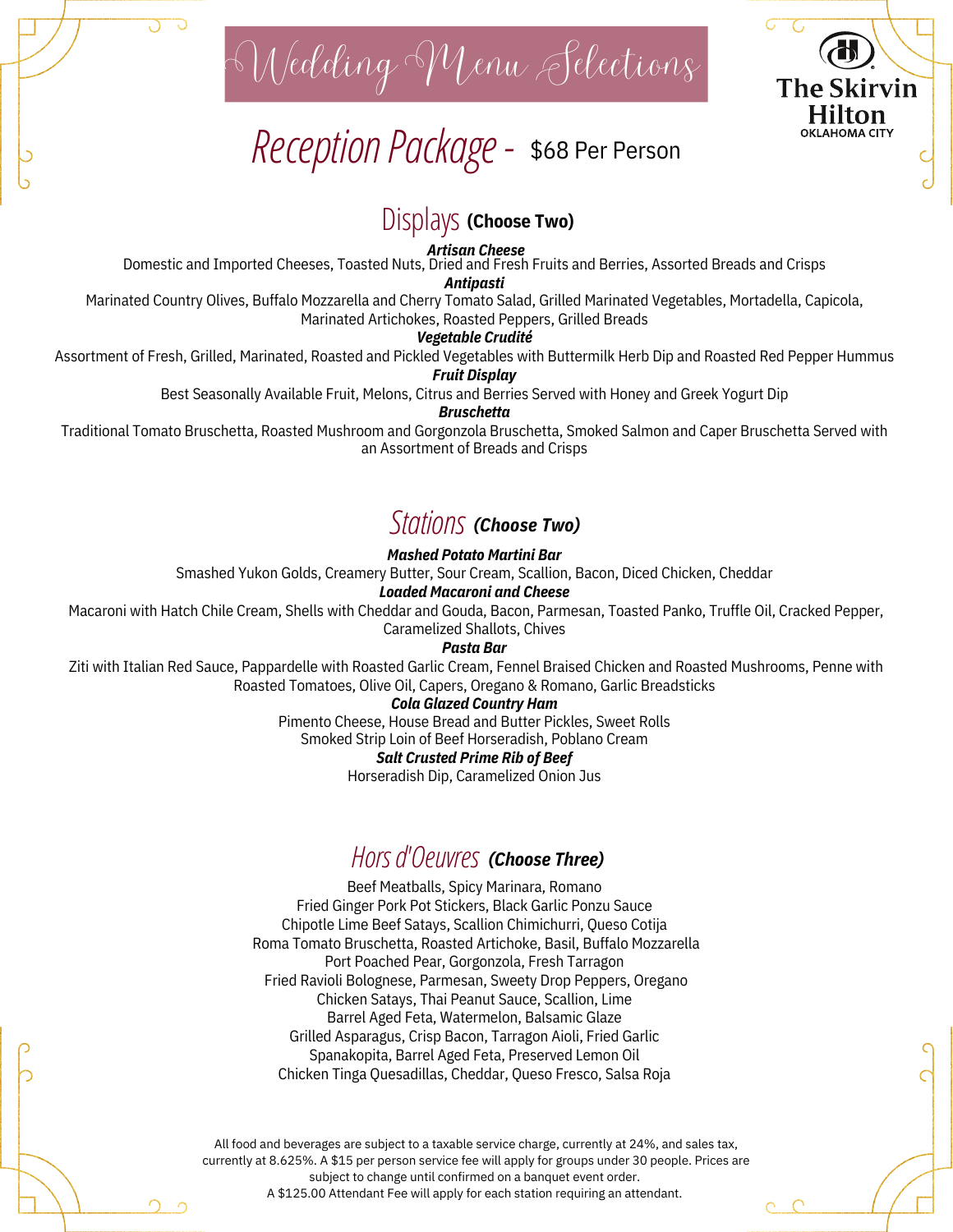

## Skirvin Super Premium Selections

**The Skirvin Hilton OKLAHOMA CITY** 

\$10.00 HOST / \$11.00 CASH

Grey Goose Vodka Hendricks Gin Patron Silver Tequila Pendleton Whiskey Chivas Regal Woodford Reserve Captain Morgan Private Stock

## Skirvin Premium Selections

\$9.00 HOST / \$10.00 CASH

Tito's Vodka Bombay Sapphire Gin 1800 Tequila Crown Royal Johnny Walker Red Scotch Makers Mark Bacardi Superior Rum Captain Morgan Spiced Rum

## Skirvin House Selections

\$8.00 HOST / \$9.00 CASH

Conciere Vodka Conciere Gin Clan McGregor Scotch Conciere Tequila Jim Beam Bourbon Conciere Whiskey